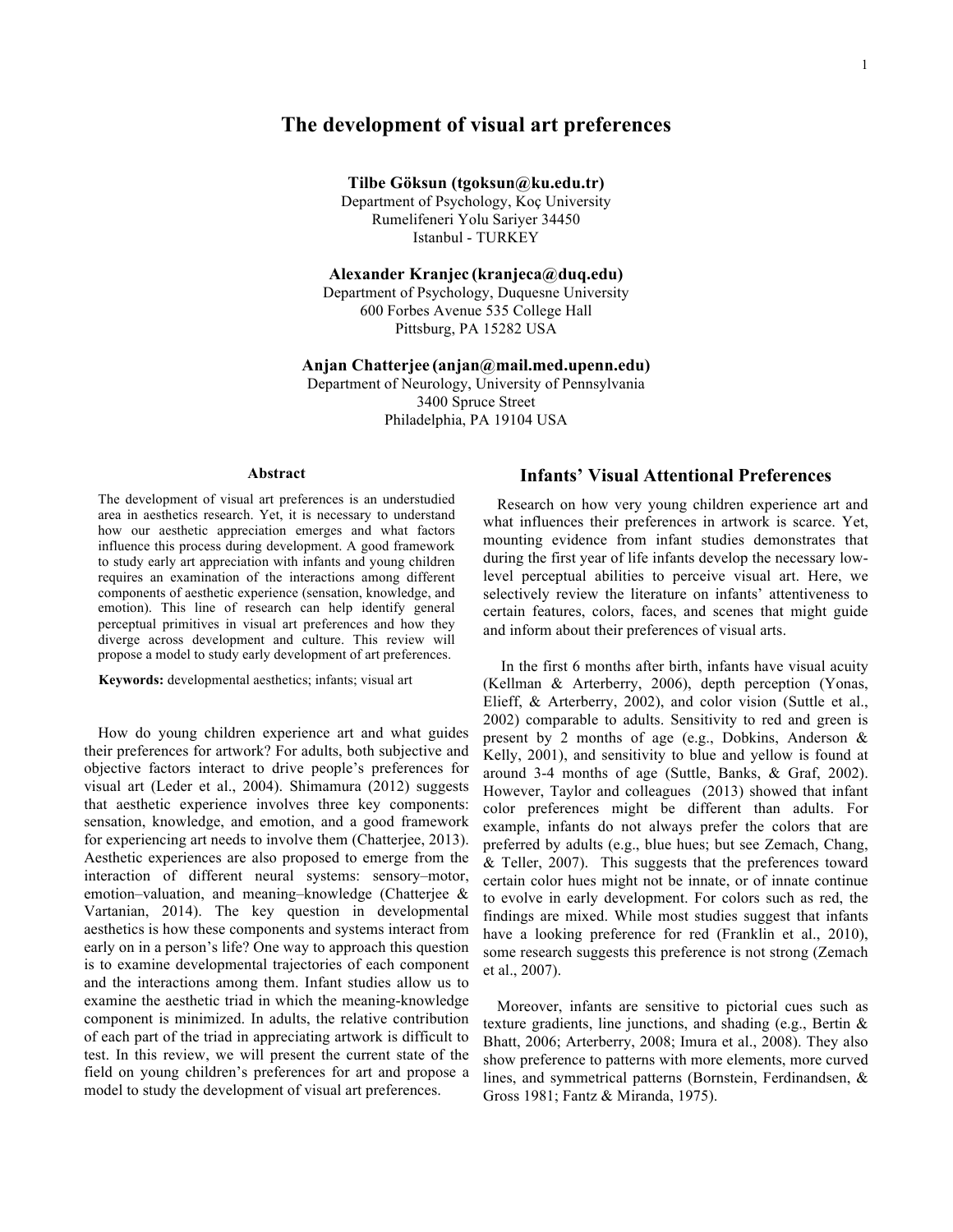Even though there are some general findings on infants' visual abilities, research in early preferences mainly examines infants' preferences to faces. The accumulating evidence in this area is in line with infants' visual sensitivities. In particular, infants are attracted to symmetrical human face and face-like configurations (Langlois et al., 1987; Kellman & Arterberry, 2006). Infants as young as 4 months prefer attractive faces that are also rated as aesthetically attractive by adults. Yet, this preference seems to be independent of vertical symmetry of the face (Samuels et al., 2013). Studies with older children also suggest that attractiveness to symmetrical faces gets stronger after 5 years of age (Vingilis-Jaremko & Maurer, 2013). Thus, face attractiveness seems to be modified by experience. The fact that 3-month-old infants, but not newborns, prefer their ownrace faces compared to other-race faces supports the role of environment and experience in infants' early preference tendencies (Kelly et al., 2005).

Do infants also prefer certain scenes in the environment to others? This is an understudied area of research. Among the very few studies, Bornstein and colleagues (2011) found that although infants looked at natural vs. experimental scenes (e.g., a lion in a forest vs. a lion in a different context) the same amount of time, there were more fixations to objects in the natural scenes than in the experimental scenes. In addition, infants can attend to the person-background relation and be sensitive to changes in the background with dynamic actions (Göksun et al., 2011). Thus, they can tease apart the components in a natural environment. Nevertheless, the state of the field is still not clear about how infants attend to natural scenes (e.g., landscapes) that might influence their visual art preferences.

Taken together, these studies present a picture on infants' attention allocation to certain stimuli over others. The question is how infants' initial perceptual primitives and biases relate to their preferences of visual art.

### **Infants' Visual Art Preferences**

To date only a few studies have examined infants' preferences for visual art (Cacchione et al., 2011; Krentz & Earl, 2013). In one of these recent studies, Cacchione and colleagues (2011) found that infants could categorize paintings based on genre. Using a habituation design, 9 month-old infants were habituated to either a Monet or a Picasso painting. At test, they were presented a new painting of a familiar category with a painting from the unfamiliar category. Results showed that infants preferred to look at the Picasso paintings after habituating to either Monet or Picasso paintings. They did not show a novelty preference after habituating to Picasso paintings. The follow-up experiments indicated that infants could discriminate between paintings by Picasso and Monet, but showed a preference for abstract paintings by Picasso. Interestingly, when salient features were modified (e.g., removing color information, blurring contours) infants still preferred the Picasso paintings. The

findings from this study suggest that infants' early aesthetic preferences might be guided by perceptual analysis of the painting. This preference of abstract art over representational art seems to be the opposite pattern that is found with artistically naïve adults. Individual differences are greater in people's preferences of abstract art compared to preferences for real world scenes (Vessel & Rubin, 2010). However, caution is needed while interpreting the results of this study. In a habituation study, it is difficult to directly talk about "infants' visual art preferences." The main premise of this study is whether infants categorize Picasso and/or Monet paintings similarly. The results suggest that infants could categorize different Picasso paintings together, but they were not very successful with Monet paintings. With this design, it is not clear whether they "like" the Picasso paintings more than the Monet paintings. As we know little about infants' preferences to natural scenes, it is difficult to make direct comparisons on how and why infants only categorize abstract paintings.

In another study with infants, Krentz and Earl (2013) found that, like adults, 6-month-old infants preferred original abstract art when its complexity and contrast were kept intact. Adults also prefer abstract expressionist art to very similar painting created by children or animals such as monkeys and elephants (Hawley-Dolan & Winner, 2011). These similarities in original abstract art preferences suggest that perceptual primitives could play a role in art appreciation starting at a very early age. Again, it is not clear what kind of abstract art infants prefer. For example, is it the patterns in abstract art more than objects that capture their attention? Another point that needs further attention is how initial objective factors are shaped by experience. As in the case of face attractiveness, infants' visual art preferences might be influenced by their environment from very early on.

## **Studying Infants' Visual Art Preferences**

Although the above-mentioned studies provide evidence for how early perceptual analyses may drive the development of preferences for visual arts, they do not display a full picture on what type of artwork infants prefer. To examine this question, we need to investigate very early stages of art appreciation – preferences of artwork. The relative impact of each piece in the aesthetic triad still needs to be addressed.

As Leder et al. (2004) proposed, for both aesthetic judgment and aesthetic pleasure, the first stage starts with perceptual analyses of the artwork. Then, with previous experience, implicit judgments (memory, familiarity with the artwork) will lead to explicit judgments (content, style) of art. In this respect sensation, emerged by perceptual analyses, will be intertwined with knowledge. For example, Lin and Thomas (2002) showed that 4-year-old children were similar to young adults in their responses to different art genres (abstract, modern, humorous, and cartoon art). Three- to 5 year-old children were also sensitive to the style in the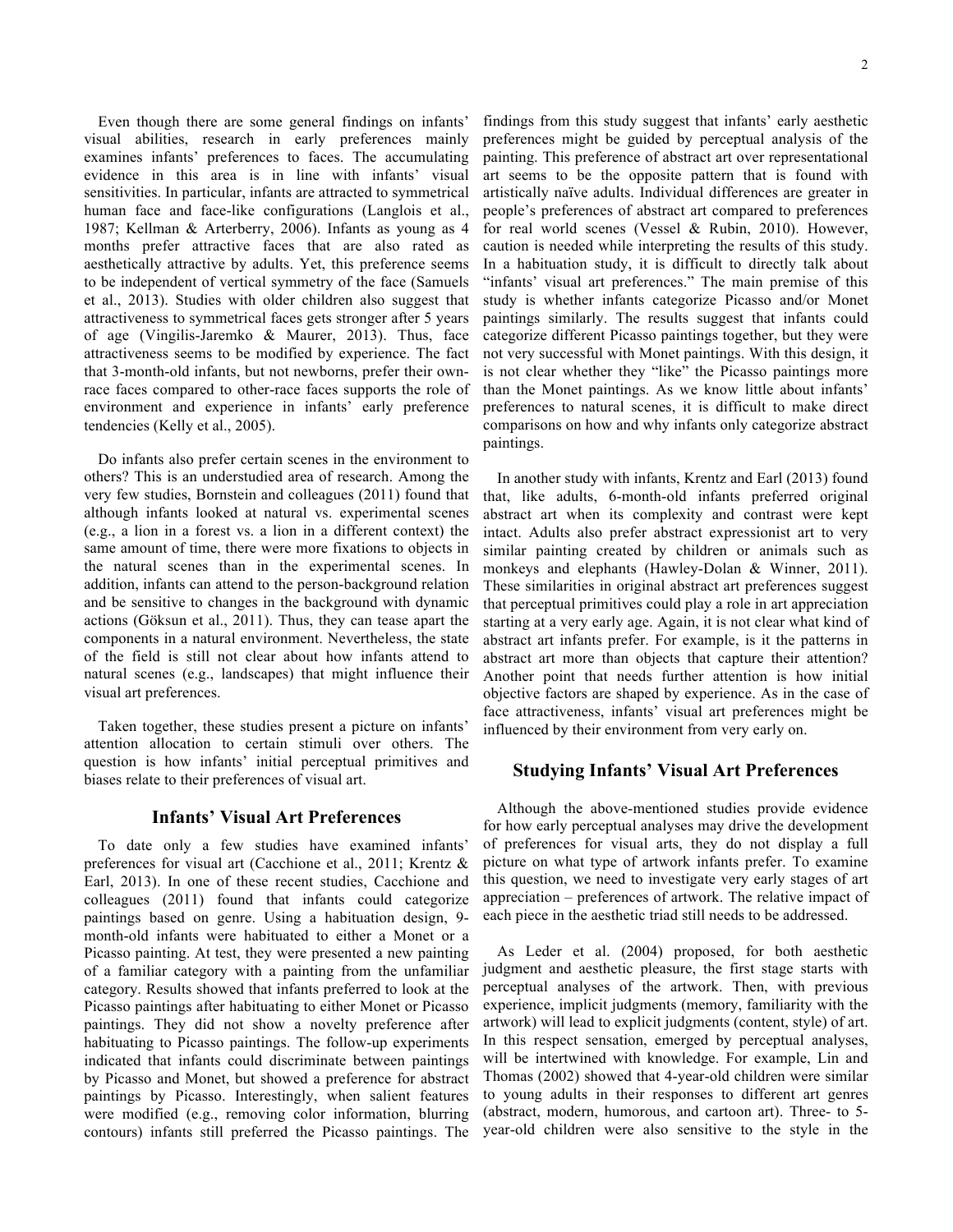paintings (Steinberg & DeLoache, 1986). Yet, by preschool age children are already immersed in the values of their culture. A true analysis of these stages and their interactions require studying very young infants in a longitudinal design. In particular, to analyze the visual attributes infants prefer, one needs to study young prelinguistic infants first.

Rather than using discrimination studies, the first step should be the examination of infants' pure visual preferences. For instance, do young children prefer colorful, complex abstract paintings compared to colorful representations of nature? What guides their overall attention in those paintings beyond the low-level visual processing? How do low-level perceptual primitives interact with cultural and environmental factors (i.e., exposure to artwork from very early on)? The use of implicit judgment tasks such as eyetracking and preferential looking can reveal early tendencies of children to visual art. Later, the same children can be tested by implicit and explicit aesthetic judgments at different time points to see the changes in children's preferences of artwork. This longitudinal methodology will allow us to understand the individual differences (both personal and environmental) in children's art appreciation.

In conclusion, we need to better understand how and which perceptual primitives guide attention to certain features in visual art. Studying infants and children are most likely to identify those visual attributes that are universally preferred as well as those that diverge across development and culture.

### **References**

- Arterberry, M. E. (2008). Infants' sensitivity to the depth cue of height- in-the-picture-plane. Infancy, 13, 544–555.
- Bertin, E., & Bhatt, R. S. (2006). Three-month-olds' sensitivity to orientation cues in the three-dimensional depth plane. Journal of Experimental Child Psychology, 93, 45–62.
- Bornstein, M. H., Mash, C., & Arterberry, M. E. (2011). Young infants eye movements over natural scenes and experimental scenes. Infant Behavior and Development, 34, 206-210.
- Bornstein, M. H., Ferdinandsen, K., & Gross, C. G. (1981). Perception of symmetry in infancy. Developmental Psychology, 17, 82–86.
- Cacchione, T., Mohring, W., & Bertin, E. (2011). What is it about Picasso? Infants' categorical and discriminatory abilities in the visual arts. Psychology of Aesthetics, Creativity, and the Arts, 5, 370 –378.
- Chatterjee, A. (2013). *The aesthetic brain; how we evolved to desire beauty and enjoy art*. New York, NY: Oxford University Press.
- Chatterjee, A., & Vartanian, O. (2014). Neuroaesthetics. *Trends in Cognitive Sciences, 18,* 370-375.
- Dobkins, K. R., Anderson, C. M., & Kelly, J. (2001). Development of psychophysically derived detection

contours in L- and M-cone contrast space. *Vision Research, 14,* 1791-1807.

- Fantz, R. L., & Miranda, S. B. (1975). Newborn infant attention to form of contour. *Child Development, 46,* 224– 228.
- Göksun, T., Hirsh-Pasek, K, Golinkoff, R. M., Imai, M., Konishi, H., & Okada, H. (2011). Who is crossing where?: Infants' discrimination of figures and grounds in events. *Cognition, 121,* 176-195.
- Hawley-Dolan, A., & Winner, E. (2011). Seeing the mind behind the art: People can distinguish abstract expressionist paintings from highly similar paintings by children, chimps, monkeys, and elephants. *Psychological Science, 22,* 435–441.
- Imura, T., Yamaguchi, M. K., Kanazawae, S., Shirai, N., Otsuka, Y., Tomonaga, M., & Yagi, A. (2008). Infants' sensitivity to shading and line junctions. *Vision Research, 48,* 1420–1426.
- Kellman, P. J., & Arterberry, M. E. (2006). Perceptual development. In W. Damon, D. Kuhn, & R. Siegler (Eds.), *The handbook of child psychology: Cognition, perception, and language* (6th ed., pp. 109 –160). Hoboken, NJ: Wiley.
- Kelly, D. J., Quinn, P. C., Slater, A. M., Lee, K., Gibson, A., Smith, M., Ge, L., & Pascalis, O. (2005). Three-montholds, but not newborns, prefer own-race faces. *Developmental Science, 8*, F31–F36.
- Krentz, U. C., & Earl, R. K. (2013). The baby as beholder: Adults and infants have common preferences for original art. *Psychology of Aesthetics, Creativity, and the Arts, 7,* 181-190.
- Langlois, J. H., Roggman, L. A., Casey, R. J., Ritter, J. M., Rieser-Danner, L. A., & Jenkins, V. Y. (1987). Infant preferences for attractive faces: Rudiments of a stereotype? *Developmental Psychology, 23,* 363–369.
- Leder, H., Belke, B., Oeberst, A., & Augustin, D. (2004). A model of aesthetic appreciation and aesthetic judgments. *British Journal of Psychology, 95*, 489–508.
- Lin, S. F., & Thomas, G. V. (2002). Development of understanding of popular graphic art: A study of everyday aesthetics in children, adolescents, and young adults. *International Journal of Behavioral Development, 26,* 278- 287.
- Samuels, C. A., Butterworth, G., Roberts, T., Graupner, L., & Hole, G. (2013). Facial aesthetics: babies prefer attractiveness to symmetry. *Perception, 42,* 1244-1252.
- Shimamura, A. P. (2012). In A. P. Shimamura & S. E. Palmer (Eds.), *Aesthetic Science: Connecting Minds, Brains and Experiences* (pp. 3-28), Oxford University Press.
- Steinberg, D., & DeLoache, J. S. (1986). Preschool children's sensitivity to style in paintings. *Visual Arts Research, 12,* 1-10.
- Suttle, C. M., Banks, M. S., & Graf, E. W. (2002). FPL and sweep VEP to tritan stimuli in young human infants. *Vision Research, 42,* 2879–2891.